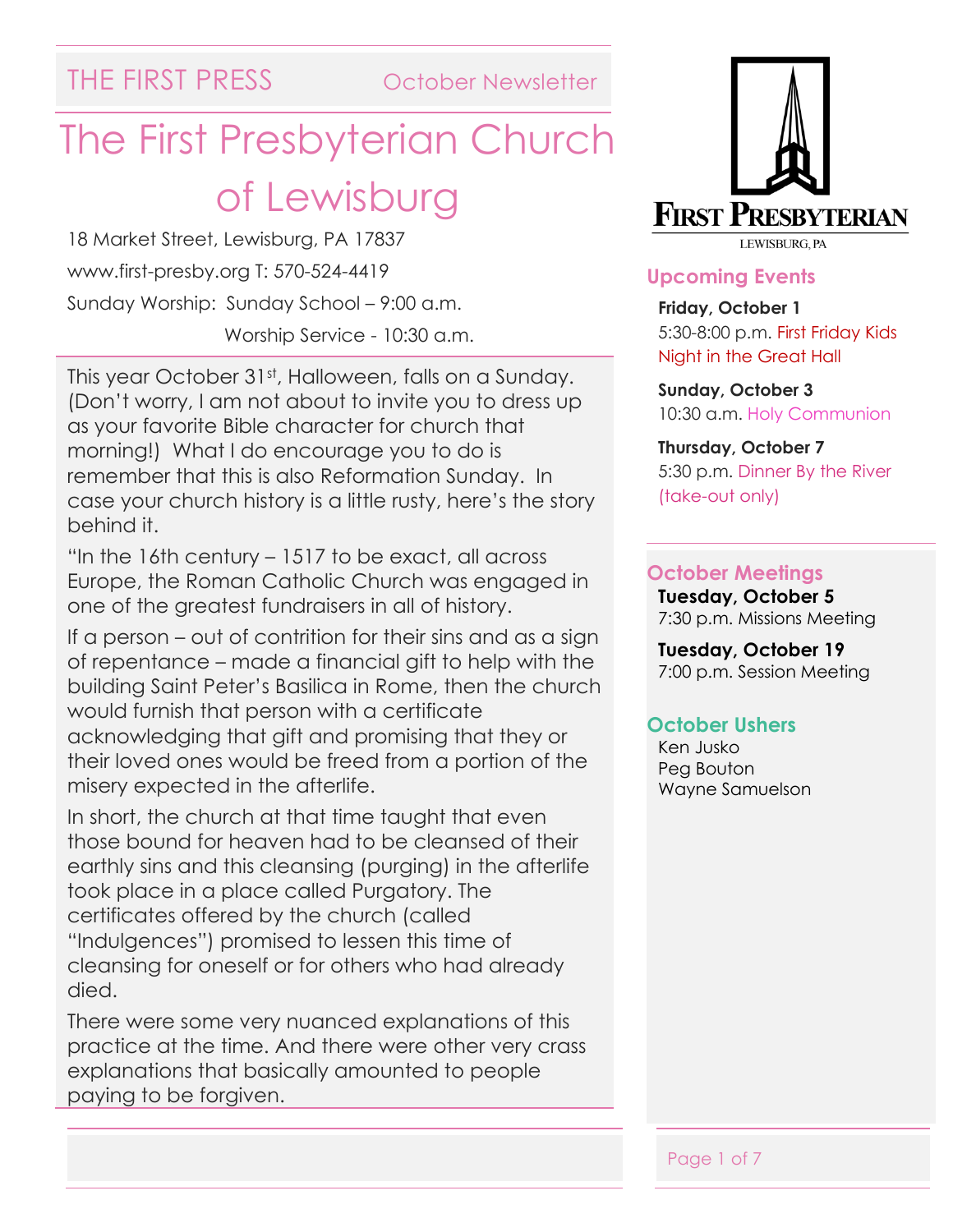November 1st was an important day for the selling and buying of these indulgences, known as All Saints Day on the church's calendar.

The day before All Saints, a German Catholic priest named Martin Luther posted a list of 95 Theses – 95 reasons that he objected to this practice of selling indulgences. Along with other writings by Martin Luther, those 95 Reasons went viral.

Luther insisted that we are not forgiven because of anything we do – including the buying of Indulgences or doing enough good work. *Instead, we are forgiven*  **because of who God is.** We are loved and forgiven because God is full of grace and mercy.

His teachings and writings got Martin Luther kicked out of the church. But he didn't go alone. Others agreed with him, and after his death those who agreed with Luther became known as Lutherans and also as Protestants. Every Protestant church traces their roots back to this moment in history."<sup>1</sup>

As descendants of those original Reformers, we celebrate that everything we do for God is in response to his amazing mercy and love for us. God frees us so that we can worship, serve, and live for Him! Or, as John proclaims, "We love, because He first loved us." I John 4:19.

May God's joy over you overflow, and may you know the peace and joy of Jesus Christ in all you do!

Pastor Ryan

<sup>1</sup> https://sojoy.org/reformation/

WOMEN'S Bible Study

All are welcome to join a women's Bible study in the Chapel on **Wednesday, October 6 at 10:00 a.m.** Everyone is asked to wear a mask. Led by Bea Heid. Future meeting dates and times will be decided.

Page 2 of 7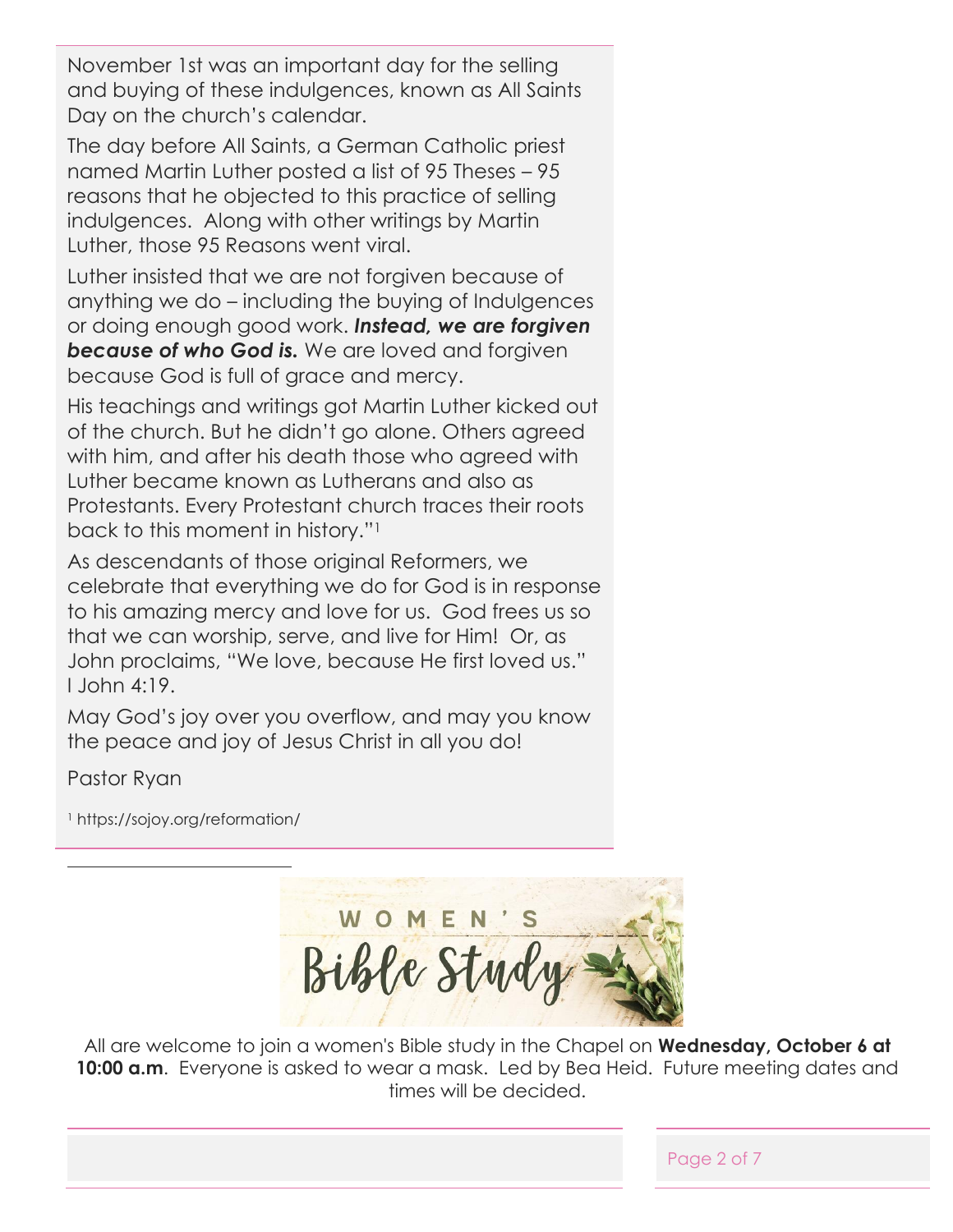### **October Birthdays & Anniversaries**

#### **October Birthdays**

2 Ian Cavanagh, Audrey Collins, Bonnie Troxell

3 Jody Zimmerman

4 Melanie Brown

- 8 Matt Kalcich, Betty Veening
- 9 Dede Gronlund, Jack Temple
- 10 Dave Miller, Alexandra Remmey, Bill Roll
- 12 Paul Tarves
- 15 Richard Barlett
- 17 Howard Stoelting
- 18 Dan Wagner
- 26 Charlie Heid
- 28 Amelia Collins, John Jones
- 29 Marsha Tarves

### **October Anniversaries**

1 Bill & Beth Shutt 5 Dan & Kim Wagner 15 Tony & Alison Collins 18 Rusty & Karen Graber, Tom & Marilyn Gresh 26 Paul & Karen Miller







**Sunday, October 24th**, we will celebrate Harvest Home by collecting food items for the Presbyterian Home in Williamsport. They are in need of #10 cans of fruits and vegetables, flour, sugar, coffee, pasta, rice, etc. Our gifts will be dedicated on Sunday, October 24<sup>th</sup> during the worship service. Please call the office if you'd like to drop off your donations during the week.

#### Page 3 of 7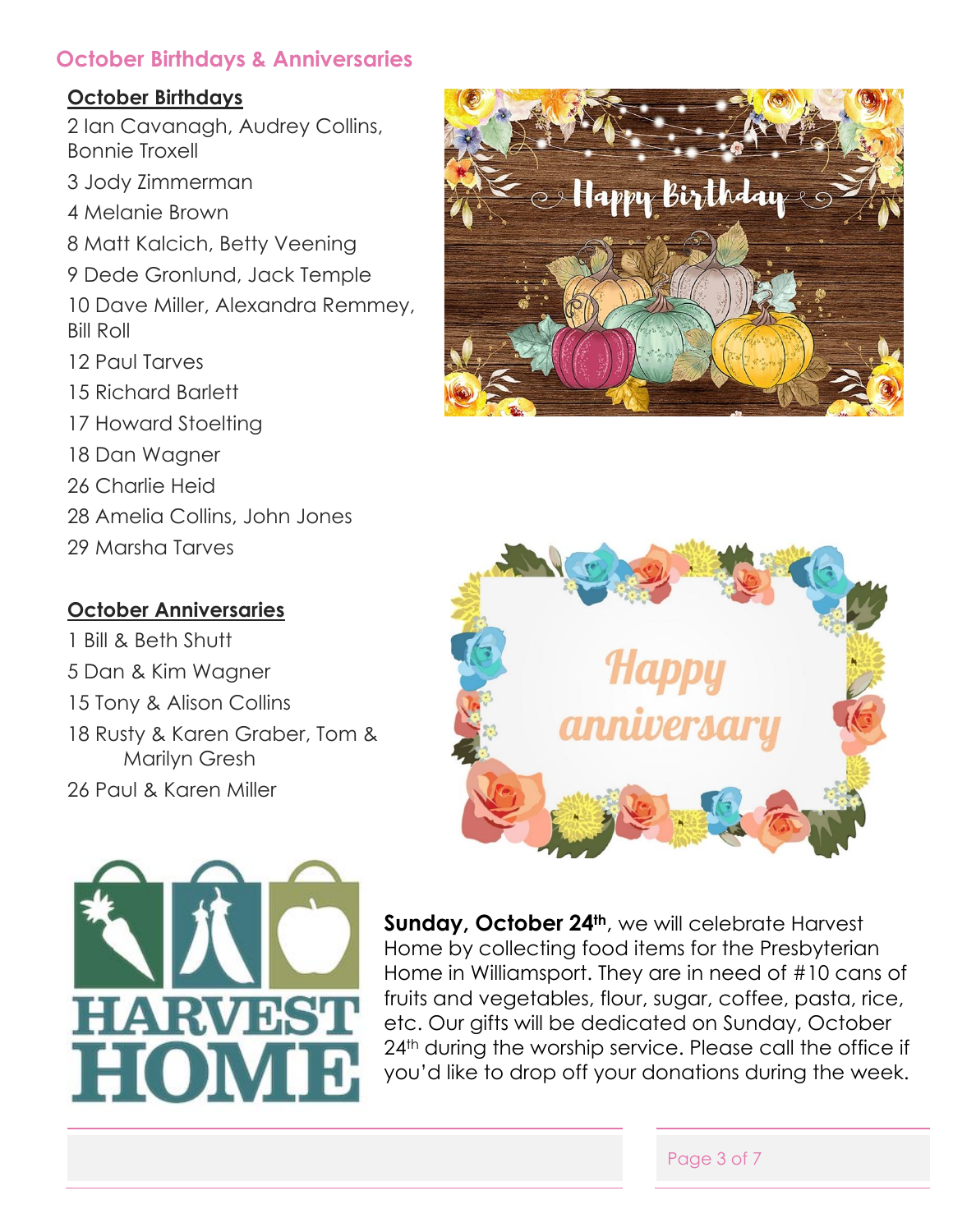

## **Let's Keep Coffee Hour Brewing!**

Volunteers are needed to ensure coffee hour continues every Sunday from 10:00– 10:30 a.m. Coffee and treats provided, or you can bake/buy your own. Please choose a date on the sign-up sheet located in the kitchen. Thank you!

## **USHERS FOR 2021 & 2022 BEGINNING OCTOBER 2021**

Please note when you are assigned. If the month isn't convenient for you, let the Office know. If you will be absent one week, please find a substitute.

| <b>OCTOBER</b>      | <b>NOVEMBER</b>     | <b>DECEMBER</b>         |
|---------------------|---------------------|-------------------------|
| Ken Jusko           | Matt McTammany      | <b>Clint Shurtliffe</b> |
| Peg Bouton          | <b>Randy Storm</b>  | Amber Lind              |
| Wayne Samuelson     | <b>Steve Mebius</b> | <b>Rick Gathman</b>     |
| <b>JANUARY</b>      | <b>FEBRUARY</b>     | <b>MARCH</b>            |
| <b>Bill Roll</b>    | <b>Bill Snyder</b>  | <b>Paul Miller</b>      |
| Ann Roll            | Dave Shrom          | <b>Richard Erdley</b>   |
| Eric Schmidt        | Craig Harley        | <b>Victor Vogel</b>     |
| <b>APRIL</b>        | <b>MAY</b>          | <b>JUNE</b>             |
| Mark Temple         | Dan Wagner          | Rob Guissanie           |
| Terry Light         | <b>Bill Black</b>   | <b>Sharon Pierce</b>    |
| <b>Ryan Graver</b>  | <b>Brent Papson</b> | Mark Reif               |
| <b>JULY</b>         | <b>AUGUST</b>       |                         |
| Dave Thomas         | Jon Walz            |                         |
| Katie Mebius        | Ray Walz            |                         |
| <b>Jessie Walsh</b> | <b>Tom Gresh</b>    |                         |
|                     |                     | Page 4 of 7             |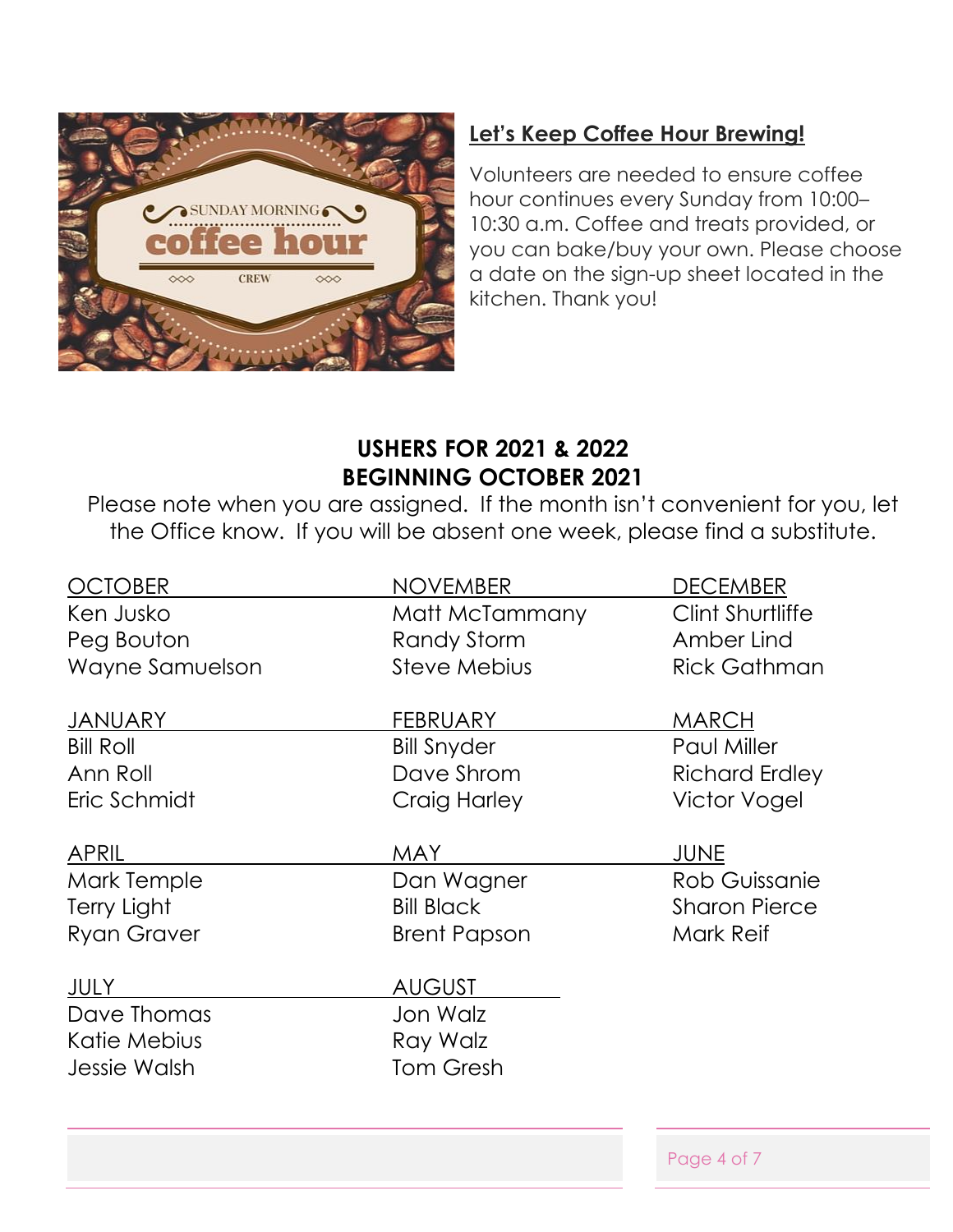## **GOOD NEWS ... GREAT JOY!!!**

Operation Christmas Child's National Collection Week will be here before you<br>know it – November 15 - 22. I have gone shopping for most of the things I will<br>pack in my boxes ... I got the school supplies<br>School sales, but I know it – November 15 - 22. I have gone shopping for most of the things I will

pack in my boxes ... I got the school supplies PUCK ITTITY DOADS ... I got the series come toys<br>School sales, but I still need to get some toys Remember when you are packing - no toothpaste or candy



(due to increasingly strict customs regulations to many of the countries) and never anything liquid. The requested donation toward shipping remains \$9.00.



What a great way to share the love of Jesus with a child who may have **never received a gift of any kind. Each box is distributed** through church-based organizations. A story booklet, "The Greatest Gift of All", is included in each box, translated into the child's own language.

If you have any questions about Operation **Communisty Christmas Child, I would** be glad to try and answer them or help you  $\mathbb{R}$  find the answer. Call me at 570-522-0973, email [alicemarquart@gmail.com](mailto:alicemarquart@gmail.com) or leave a message in the church office, 570-524-4419. Sign-up sheets for the Collection Process will be ready soon. I hope you will consider volunteering in some way.

Alice Marquart – Drop-Off Center Coordinator

## **TWO MISSION/WORK OPPORTUNITIES**

**Eastwick, PA** (Philadelphia Area) Damage from Isaias over a year ago

> October 11 - 15, 2021 **Leader: Clair Kline** 570-374-4481

clairsally@verizon.net

**SKILLS NEEDED Drywall** Painting **Finish Carpentry** 

**COST** – Contribute Toward **Transportation and Food** 

**ACCOMODATION - Salt & Light** Church – nearby

**Jersey City, NY** (Northeast New Jersey) Damage from Ida a few weeks ago

October 24 – 30, 2021 **Leader: Doug Orbaker** 570-768-6436

dougorbaker@yahoo.com

**SKILLS NEEDED** Willingness to work, lift Tear out water damaged areas in three churches

**COST** - Contribute Toward **Transportation and Food** 

**ACCOMODATIONS - Nearby Church** with kitchen, shower facilities

These mission trip opportunities are through the Presbytery of Northumberland. If you have any questions, please speak to Pastor Ryan.

Page 5 of 7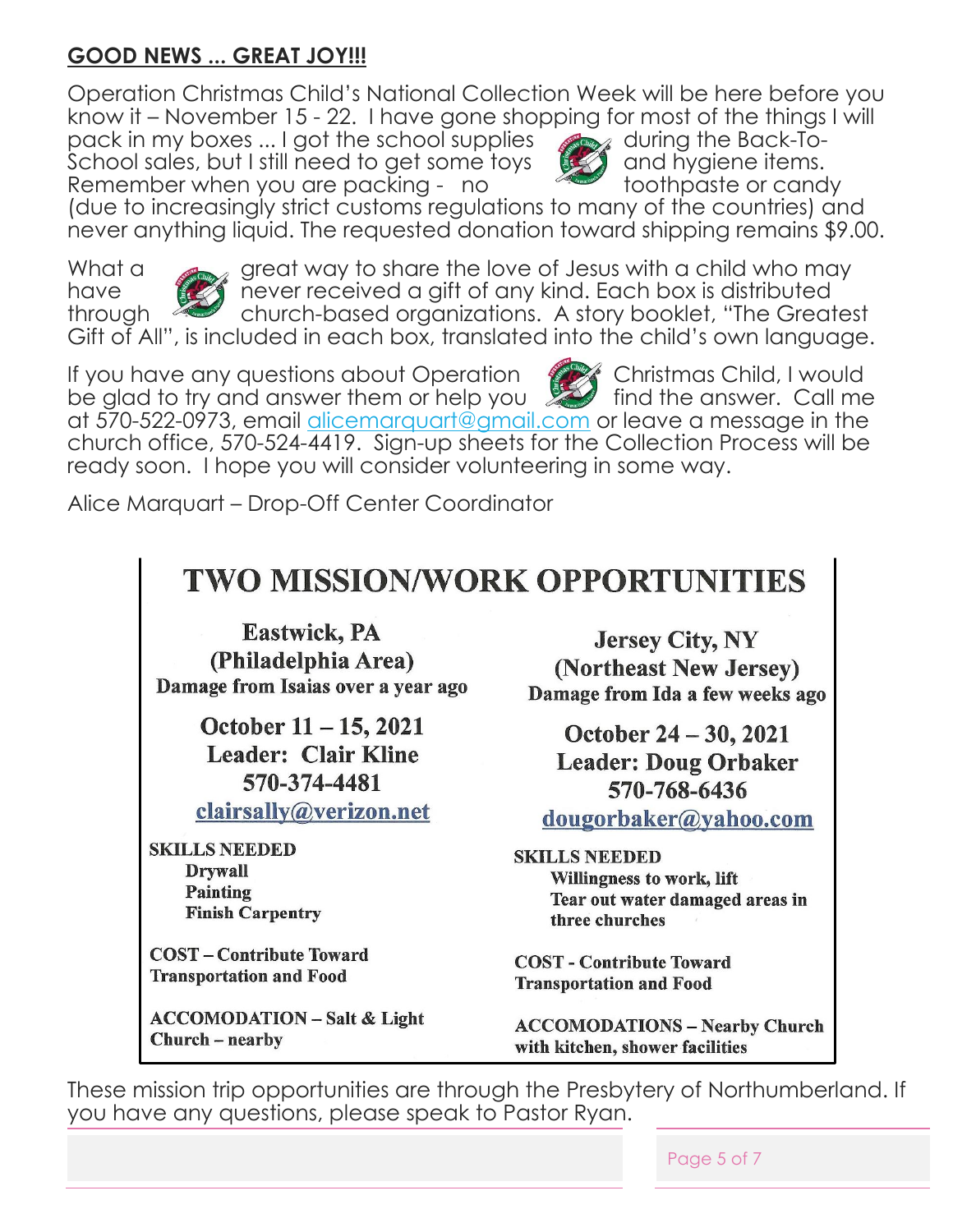

## **THE HIMMELREICH LIBRARY**

**AND CHRISTIAN RESOURCE CENTER "THAT THE WORLD MAY KNOW"**

At the time of Himmelreich's 88<sup>th</sup> anniversary, the Union County Journal published a special article. I include excerpts here:

"William D. Himmelreich, by leaving the sum of \$30,000 to the trustees of the First Presbyterian Church for the purpose of constructing and stocking a library, managed to construct for himself a more enduring memorial than philanthropists of other places and times who bequeathed hundreds of thousands of dollars for the same purpose."

"…Himmelreich was that rare species, a legend in his own time, known for his good works, personal courage and honesty. After his death in 1897, at the age of 55, there were many sincere tributes published. An indication of this bachelor Sunday School teacher's standing in the community is the fact that almost the entire front page of the Lewisburg Saturday News of October 30, 1897, is devoted to the news of his death and the accompanying tributes of his friends. It was his Sunday school class of young ladies that inspired him to found the library."

"Get a lot of books, strong, full of meat…" Mr. Himmelreich instructed.

Himmelreich's desire was to get books for children and youth first. He began purchasing books on his frequent business trips to various cities. "In 1893, new tables and book cases were ordered and installed in the church Sunday school rooms as well as comfortable arm chairs and rockers for the convenience of the young readers." "By 1910, the new library was open to the public but remained true to Himmelreich's ideal of presenting a collection of books around the central, most important book, the Bible."

The article ended with a notice that there would be a planning and visioning session for the next five years of the library. I plan to attend a similar meeting this evening. I'm grateful that over a hundred years later the vision of the Himmelreich to promote Biblical learning and have the resources to do so is still in place. I invite you to come to the library, read the rest of the story and enjoy the resources we continue to offer.

Barb Yorks, head librarian

Page 6 of 7